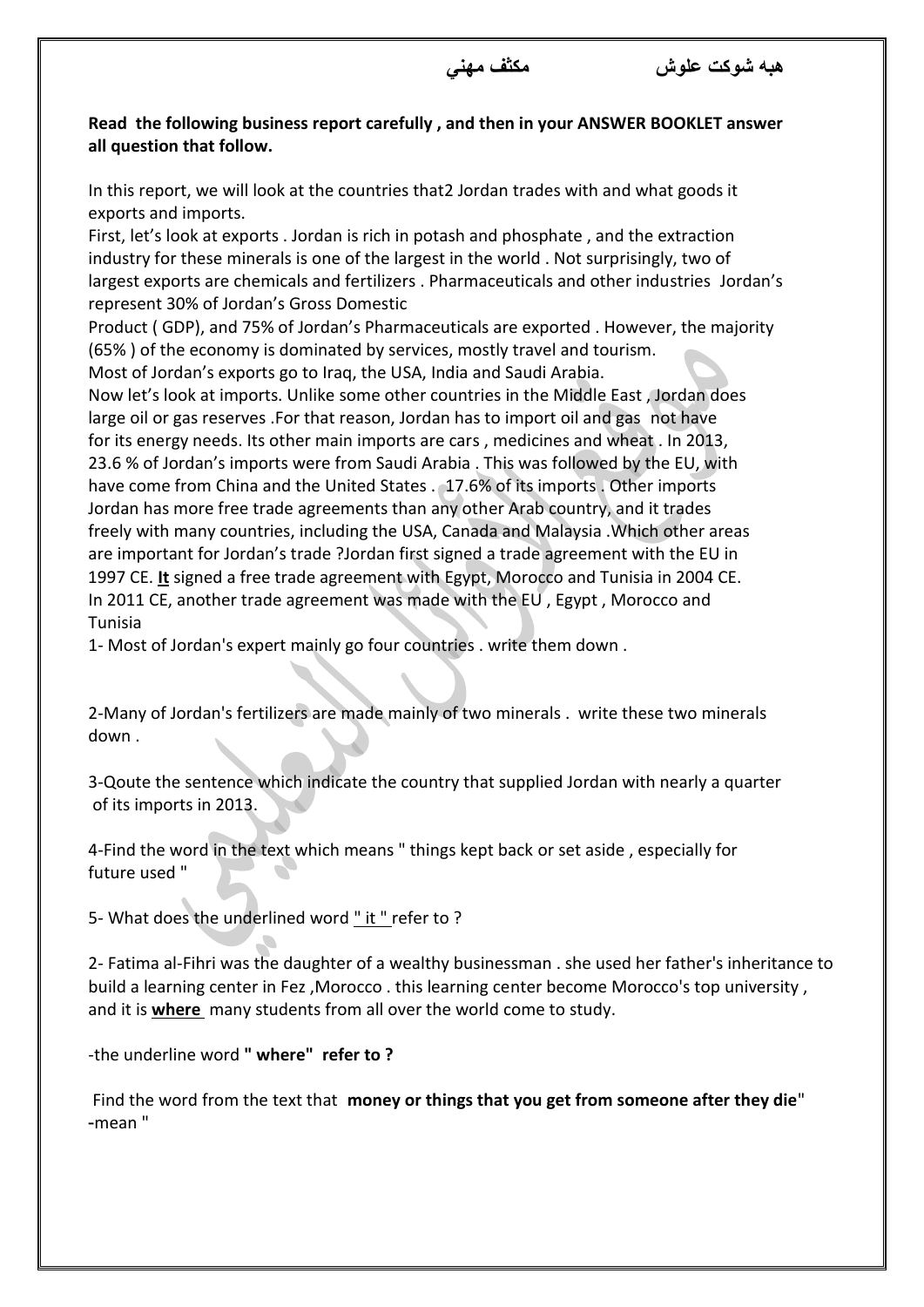Ali ibn Nafi, is also known as" Ziryab"(or Blackbird " because of his beautiful voice ). He9 was a gifted pupil of a famous musician from Baghdad , and it was his talent for music that led him11 to Cordoba in the ninth century CE . He was the guest of the Umayyad ruler there.He is the person who15 established the first music school in the world in Condoba ,Al-Andalus , teaching musical harmony and composition . He revolutionized musical theory and is also the person who introduced the oud to Europe. **One of the following options is true about the achievements of Ziryab in music:**  a- setting up the first music school in the world and introduction the oud to Europe b-introducing the oud to Europe and setting up the first music school in Baghdad c- setting up the first music school in Europe and introducing the oud to d- setting up the first music school in Cordoba and introducing oud to the world

**هبه شوكت علوش مكثف مهني** 

The current residents of Masdar City are all students at the Masdar Institute of Science and Technology , a University whose students are fully committed to finding solutions to the world's energy problems .

**- the residents exiting at the present time at Masder city are ………….**  a) farmers b)teachers c)students d)workers

One of the many things which Ibn Bassal achieved was A book of Agriculture .The book consisted of sixteen chapters which explain how best to grow trees Fruit and vegetables , as well as herbs and sweet – smelling flowers , perhaps the most famous chapter of all was the one. that described how to treat different types of soil . Ibn Bassal also worked out how to irrigate the land by finding underground water and digging wells . He designed water pumps and irrigation systems .All of these things were passed on through his15 writing.The influence of Ibn Bassal's book was enormous . 1- Ib Bassal has many achievement in the field of agriculture .write down two of these achievement .

2-Find the word from the text means **" great "** ?

3- How Ibn Bassal worked out to irrigate the land?

4- Quote the sentence which show the number of chapter ?

5- There is a famous chapter in Ibn Bassal book. Explain

Keep your presentation short and simple. Start with some friendly comments.(5) For example, thank your hosts for allowing you to speak to **them,** and compliment their company.

Remember to speak slowly and clearly. It is important to appear confident (even if you're nervous!).

While you're speaking, don't keep your head down. Instead, look round the room and make eye contact with your audience. Smile!

-The pronoun **''them"** in the text refer to?

a- speaker b- hosts c-audience

- You should speak your presentation very …..

a- short and simple b- friendly comments c-slowly and clearly d- your head down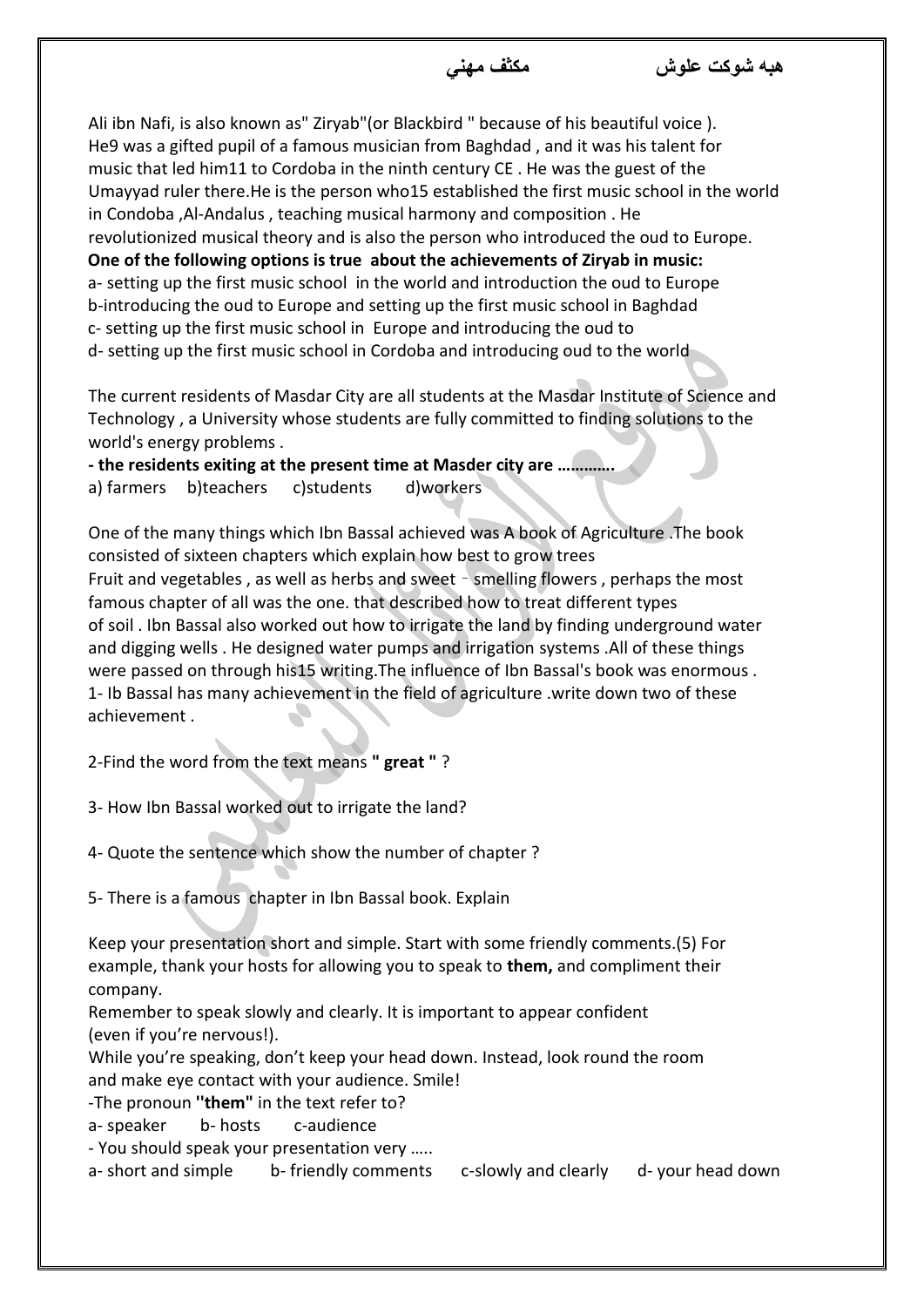**هبه شوكت علوش مكثف مهني** 

## **Grammar 1**

1- Majed has ……………… passed the final exam. (successful – successfully – succeed) 2- is one side of the brain more ……….. than the other? (dominate – dominance – dominant) 3- ……………………. ,young respect old. (tradition – traditional – traditionally ) 4-thank you for your help , I really …………. It (appreciation - appreciate – appreciative ) 5-he designed water pumps and …………….. systems. (irrigation – irrigate –irrigated ) 6-Adam is so …………… in his business. (success – successful- successfully ) 7-the country's …………… on tourism is rather worrying. (depend – dependence – dependent )

## **Grammar 2**

1- I would have done things differently if I ……….. the manager of the factory. (had been – am has been – have been)

2- we're late . if only we ……………… the earlier (hadn't caught – have caught – had caught – has caught )

3-I am very hungry ! I wish I ……………. Eaten before I went to the conference (had – hadn't – has – hasn't)

4- if it ……………….. , I'll go out. (doesn't ran – hadn't rained – isn't raining)

5- we regret our team didn't play very well yesterday a) we wish we had played very well yesterday b)we wish we played very well yesterday c)we wish we hadn't played very well yesterday

6- **the heat** made the journey unpleasant a)the journey which I made was unpleasant b)it was the heat which made the journey unpleasant c)the journey which I made was unpleasant because of the heat d)it was the unpleasant journey which made the heat

7)Taha Hussain is especially famous for his work in literature

It …………………………………………………………………………………

a) it is for his work in literature that Taha Hussain is especially famous b)it was for his work in literature that Taha Hussain is especially famous c)it is for his work in literature when Taha Hussain is especially famous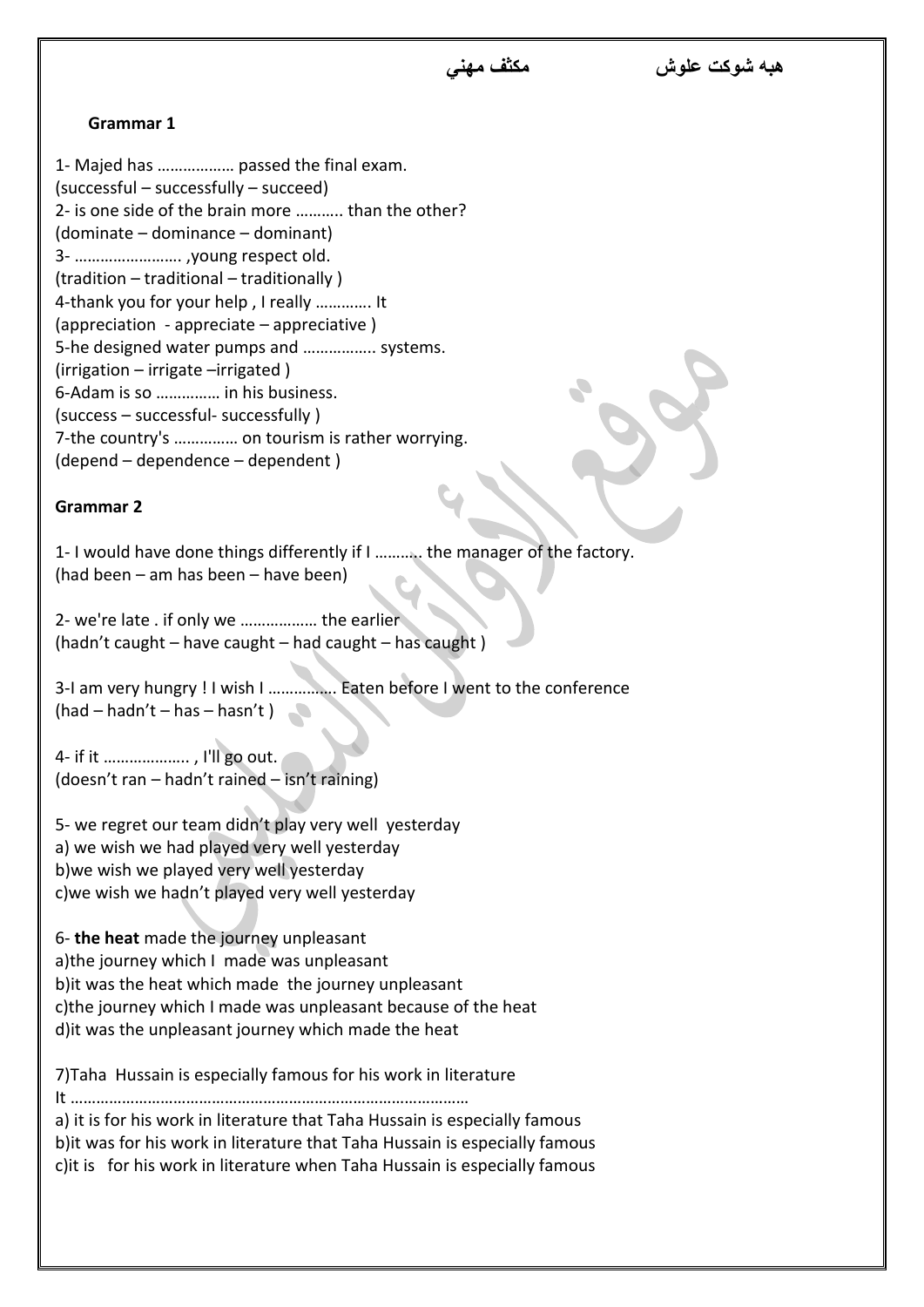|                                                                                                                                                                                                                                             |  | هبه شوكت علوش               |
|---------------------------------------------------------------------------------------------------------------------------------------------------------------------------------------------------------------------------------------------|--|-----------------------------|
| d) it is for his work in literature that is Taha Hussain is especially famous                                                                                                                                                               |  |                             |
| 8-London is a huge city. It is the capital of UK<br>a) which is the capital of UK, is a huge city.<br>b) where is the capital of UK, is a huge city<br>c) when the capital of UK, is a huge city                                            |  |                             |
| 9-I work in a farm  sells fresh fruits and vegetables<br>b-where<br>c-whose<br>a- which<br>b-when                                                                                                                                           |  |                             |
| 10-37- I regret speaking aloud in my class.<br>a- I wish I had spoke aloud in my class<br>b-I wish I had spoken aloud in my class<br>c- I wish I have spoken aloud in my class<br>d-I wish I hadn't spoken in my class                      |  |                             |
| 11- I'm sorry that I didn't read that book<br>a- I weren't sorry that I didn't read that book<br>b-I had read that book<br>c-I hadn't read that book<br>d-I were sorry that I didn't read that book                                         |  |                             |
| 12- there are also about twenty-three stables<br>c-which<br>d-whose<br>a-who<br>b-where                                                                                                                                                     |  | horses may have been kept.- |
| .1. Our team didn't play very well yesterday<br>a) our team did play vey better yesterday.<br>b) our team had played very better yesterday<br>c) our team played very better yesterday.<br>d) our team hadn't played very better yesterday. |  |                             |
| 2. I regret cleaning my house.<br>a) had cleaned my house.<br>b) hadn't cleaned my house.<br>c) had clean my house.<br>d) hadn't clean my house.                                                                                            |  |                             |
| 3- I don't have much money.<br>a) I didn't have much money.<br>b) I hadn't much money.<br>c) I had much money.<br>d) I have much money.                                                                                                     |  |                             |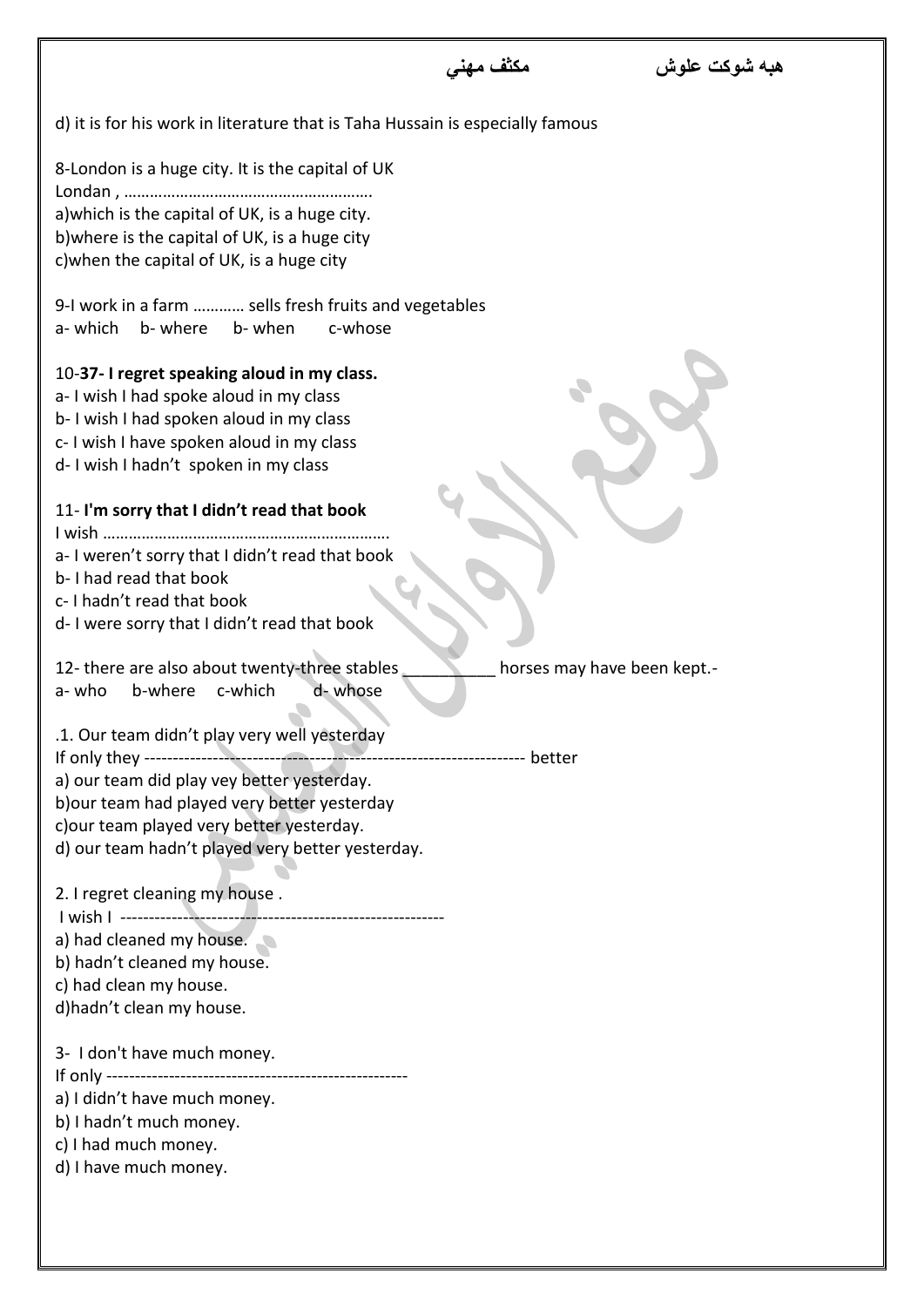**هبه شوكت علوش مكثف مهني**  4- I wish we had got up earlier . this mean: a)we didn't get up earlier ,and now we are not late. b)we don't get up earlier ,and now we were late. c)we didn't get up earlier ,and now we are late. d)we don't get up earlier ,and now we are not late. 5- I ate too much and now I have stomachache. I wish …………………………………………………………………….. a) I hadn't eaten so much. B) I had eaten so much. c) I has eaten so much . d) I have eaten so much. 6- I regret doing the deal now. I wish we ---------------------------------------- it a)have done c) haven't done b)won't do d)hadn't done 7- I'm looking at a beautiful view. If only---------------------------------------------------------- a) I were looking at beautiful view. b) I are looking at beautiful view. c) I weren't looking beautiful view. d) I aren't looking beautiful view. 8- my cousins don't live near here. a) I wish they were so far away. b) I wish they had been so far away. c) I wish they weren't so far away. d) I wish they aren't so far away . 9- my friend didn't pass his exams . a) if only he had studied harder. b) If only he studied harder . c) if only he hadn't studied harder. d) if only he studies harder . 10- I was tired . If only …………………………………………………….. a) I aren't tired b) I weren't tired c) I had been tired d) I hadn't been tired 11- Maha regrets being angry at breakfast time. a) if only Maha had been angry at breakfast time. b) if only Maha hasn't been angry at breakfast time. c) if only Maha has been angry at breakfast time.